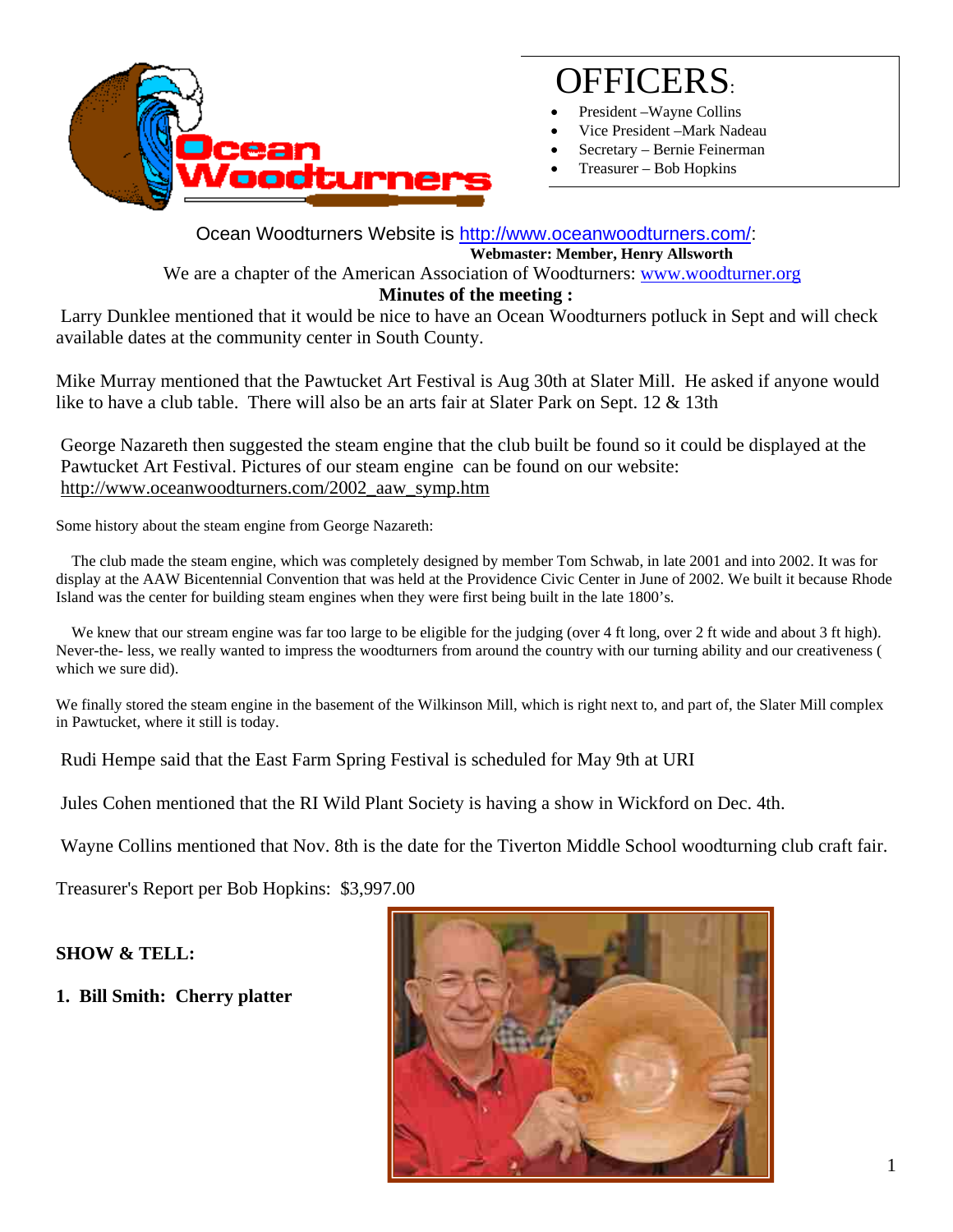**2. Anthony Scuncio : two bowls and one platter** 





**3. George Nazareth: showed his first segmented turning which was a segmented clock.** 



**4. Ray Alexandre: segmented mahogony and maple vessel** 



**5. Mike Murray: Natural edge walnut bowl & box elder vessel** 





**6. Paul Tavares: Cherry, maple and bloodwood box, a walnut turning and a poplar turning** 



**7. Rick Sousa: box elder vessel and a sandblasted dawn redwood sample**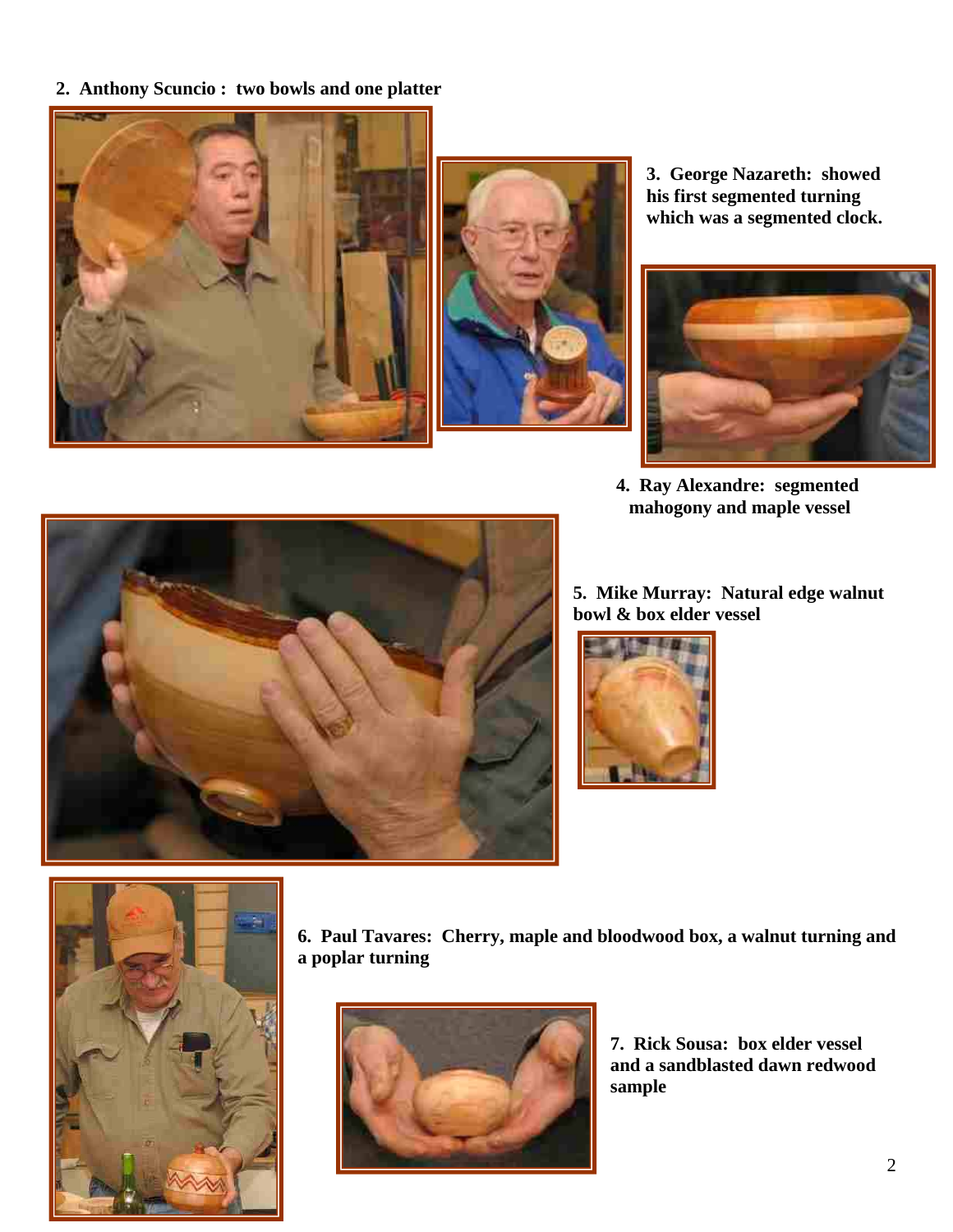

**9. Tom Boland: natural edge Olivewood and a sycamore closed top bowl** 

**8. Tom Stevenson: maple dish and a snap lid box** 



# **Tom Stevenson Demo:**





Tom demonstrated how he makes segmented rims on his bowls.



Tom discussed simplifying the cuts needed to make a Celtic Knot pen. Tom said this topic has been discussed in a recent issue of Woodturning Design and a tutorial can be found on the web at http://www.georgeandsirik.com/knot-tutorial.html